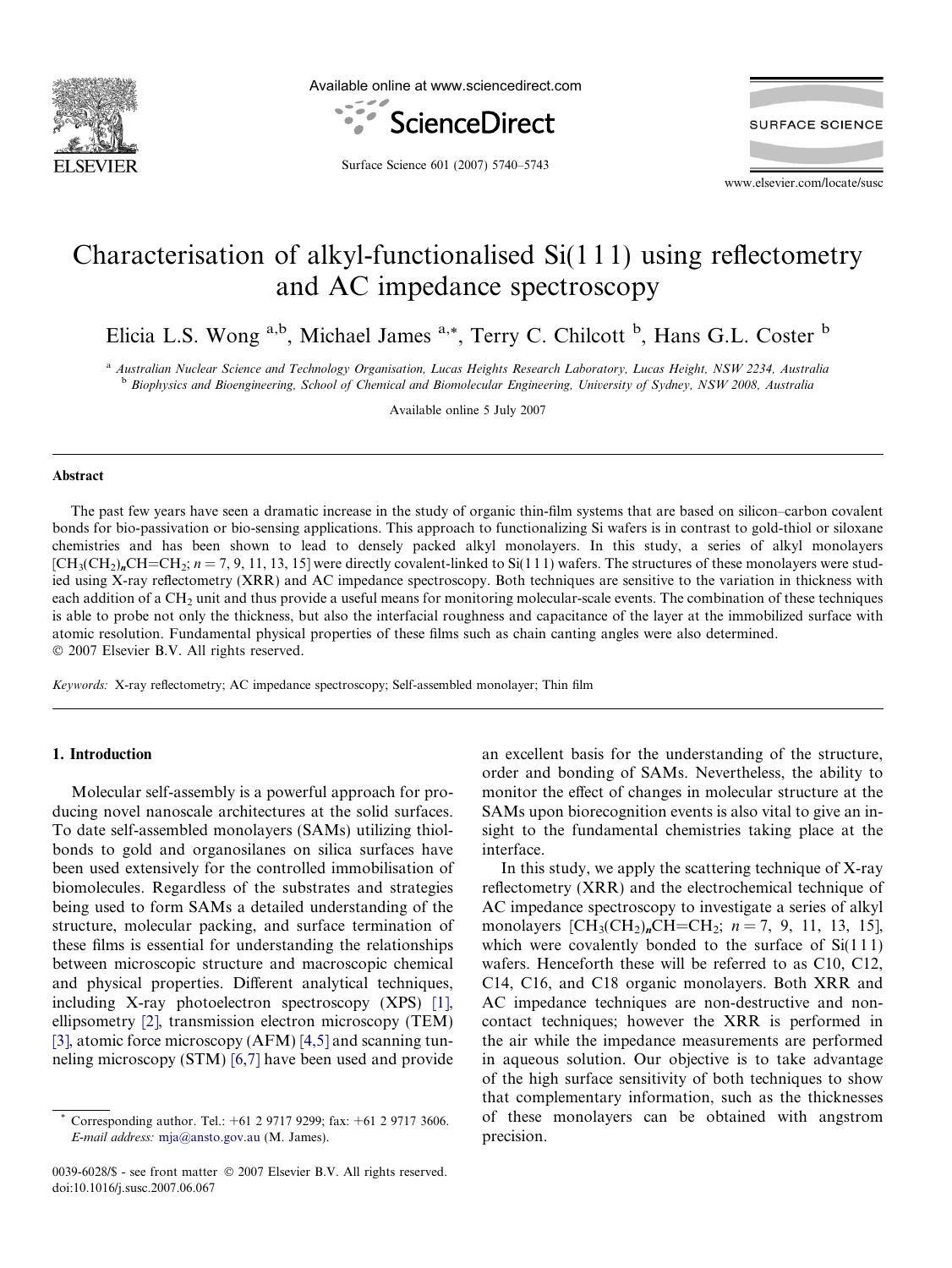#### 2. Experimental procedure

#### 2.1. Materials

Reagent grade 1-decene, 1-dodecene, 1-tetradecene, 1 hexadecene, 1-octadecene, potassium chloride, dichloromethane and methanol were purchased from Aldrich Chemicals (Sydney, NSW, Australia). Hydrogen peroxide, concentrated sulphuric acid and absolute ethanol were purchased from Ajax (Sydney, Australia). 40% ammonium fluoride was obtained from Kanto Kagaku Singapore Pty Ltd. (Singapore). All the chemicals were used as received without further purification. Milli-O (18 M $\Omega$  cm) was used for the rinsing and preparation of solutions.

#### 2.2. Preparation of Si–C linked monolayers

Highly doped  $Si(111)$  wafer pieces (n-type, 0.01–  $0.1 \Omega$  cm) were cleaned using "Piranha" solution (concentrated H<sub>2</sub>SO<sub>4</sub>:30% H<sub>2</sub>O<sub>2</sub>, 3:1, v/v) at 90 °C for 30 min and rinsed thoroughly with Milli-Q water. Caution: piranha solution is highly oxidizing and should be used with extreme care. The process of surface functionalisation of Si wafers by n-alkenes follows the method by Sieval et al. [\[8\]](#page-3-0) and is summarised in Scheme 1 and proceeds as follows. The hydrogen-terminated Si(111) surfaces were prepared by etching the cleaned  $Si(111)$  wafer in deoxygenated  $40\%$ ammonium fluoride solution for 20 min. The 40% ammonium fluoride solution was deoxygenated by bubbling with nitrogen for 30 min. The freshly etched Si(1 1 1) wafers were then functionalized by hydrosilylation via thermal activation in neat alkene solution. The neat  $n$ -alkene (liquid) was deoxygenated by bubbling with nitrogen for 30 min and was placed into a Schlenk flask. The freshly etched Si(111)-H wafer was then added and the flask heated in an oil bath for 3 h at 200  $^{\circ}$ C under vacuum (2 mbar). After the reaction the cooled flask was opened to the atmosphere and the functionalized silicon wafer was rinsed with hexane, dichloromethane, tetrahydrofuran and ethanol and dried thoroughly under a stream of nitrogen.

## 2.3. X-ray reflectometry

X-ray reflectivity curves were acquired using a Panalytical Ltd. X'Pert Pro diffractometer in reflectometer mode. Cu K $\alpha$  ( $\lambda = 1.5406$  Å) radiation produced from a (45 kV) tube source was focused with a Göbel mirror, collimated with pre-and post-sample slits, and detected using a NaI scintillator detector. Reflectivity data are presented as a function of momentum transfer  $Q_z = 4\pi \sin{\theta/\lambda}$ , where  $\lambda$ is the X-ray wavelength and  $\theta$  the angle of incidence onto the sample. Data were collected over the range  $0.03^{\circ} \le \theta \le 5.00^{\circ}$  in  $0.01^{\circ}$  steps with counting times of 20 s per step. The Parratt32 software [\[9\]](#page-3-0) was used to fit model parameters to measured sets of X-ray reflectivity data with a constant background correction. Low frequency oscillations (Kiessig fringes) were observed as expected for a Si surface functionalized by an organic monolayer, which are normally observed for a surface modified with a thin film on a solid substrate.

#### 2.4. AC impedance measurements

AC impedance measurements were performed using an INPHAZE Pty Ltd impedance spectrometer. The 3-terminal measurements were carried out using a 3-electrode system in 100 mM potassium chloride solution, with Ag|AgCl as the reference electrode, platinum as the counter electrode and functionalized Si(1 1 1) wafer as the working electrode. Gallium–indium eutectic was applied to form a rear ohmic contact to the silicon wafers. For the current experiments, the capacitances of the SAMs were measured at a frequency of 0.558 Hz. It has been established from previous studies [\[10–12\]](#page-3-0) that at this frequency the measured capacitance reflects the capacitance of the layer with the lowest conductance; the strong dispersion in capacitance due to the electrolyte in series with the sample does not manifest for frequencies below  $\sim$ 1000 Hz. The low frequency capacitance is related to the thickness, d, of the layers by:

$$
d=\frac{\varepsilon_{\rm l}\varepsilon_{\rm o}}{C},
$$

where  $\varepsilon_1$  is the dielectric constant of the organic layer,  $\varepsilon_0$  is the permittivity of free space  $(=8.85 \times 10^{-12})$ , C is the capacitance per unit area.

## 3. Results and discussion

#### 3.1. XRR measurements

Observed (crosses) and fitted (solid lines) XRR curves for a series of  $Si(111)$  surfaces functionalized with C10, C12, C14, C16, and C18 covalently-linked monolayers



Scheme 1. Schematic representation of the reaction of 1-alkene with a hydrogen-terminated silicon surface.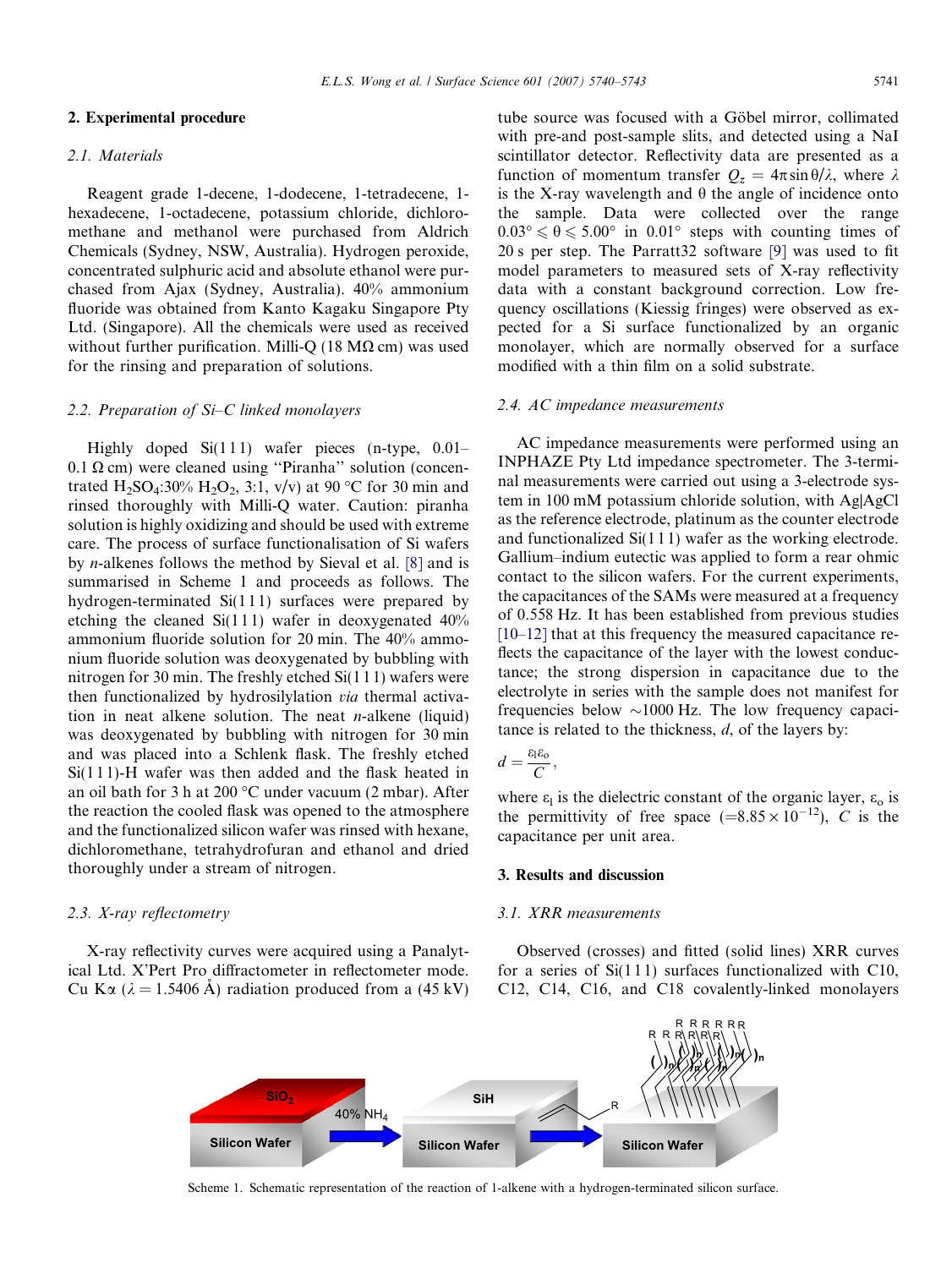<span id="page-2-0"></span>are shown in Fig. 1. Unlike the smooth Fresnel decay of a bare Si(1 1 1)-H surface , the XRR curves for these monolayers show the minima of the first Kiessig fringes. Pomerantz et al. [\[13\]](#page-3-0) and Linford et al. [\[14\]](#page-3-0) have also observed a similar minima for octadecyltrichlorosilane monolayers on oxidized silicon [\[13\]](#page-3-0) and an octadecyl monolayer on  $Si(111)$  [\[14\].](#page-3-0) The measured reflectivity for each of these monolayers varied over seven orders of magnitude before the background was reached. Even prior to modelling, the shift in position of the minima towards lower  $Q<sub>z</sub>$  clearly demonstrates the increase in the thickness of these organic monolayers with increasing alkyl chain length (Fig. 1).

Reflectivity data for C10–C18 monolayers were fitted using a single layer model. The refined monolayer thickness and roughness of the monolayer/substrate and monolayer/ air interfaces based on these fitted reflectivity data are given in Table 1. The thicknesses of the C10, C12, C14, C16, and C18 Si–C linked monolayers were found to be 10(1), 13(1), 16(1), 19(1) and 22(1)  $\dot{A}$ , respectively, where a clear linearity is observed as expected for this series of alkyl chains. Each methylene group adds approximately  $1.5 \text{ Å}$  to the monolayer thickness, which is in good agreements with the thicknesses of alkyl monolayers obtained on  $Si(100)$ and  $Si(111)$  using XRR. Sieval et al. [\[8\]](#page-3-0) for example reported a thickness of 20 Å for a octadecyl monolayer on Si(111); while Rozlosnik et al. [\[15\]](#page-3-0) have characterised a



Fig. 1. XRR curves for Si–C linked monolayers of (a) C10, (b) C12, (c) C14, (d) C16, and (e) C18 alkyl chain lengths. Each curve is offset by  $10^{-7}$ for clarity. The crosses represent the observed data while the solid lines represent model fits to these data.

SAM of octadecyltrichlorosilane on  $Si(001)$  at 25 Å. These, along with our own results, appear to be typically  $2-3$  Å shorter than previously reported alkyl layers on gold substrates. Graupe et al. [\[16\]](#page-3-0) reported a thickness of 19.5  $\AA$ for a hexadecyl monolayer on gold that was thermally evaporated onto  $Si(100)$  surface; while Linford and Chid-sey [\[17\]](#page-3-0) reported a 17  $\AA$  for a dodecyl monolayer on gold. Regardless the substrate used for SAMs formation, the thickness of these alkyl monolayers is shorter than the calculated length of fully stretched alkyl chain (aligned normal to the surface).

The refined values for interfacial roughness ( $\sigma$ ) of the Si/ monolayer and monolayer/air interfaces are effectively constant within the estimated standard deviations across the series. There is some suggestion that the upper monolayer/air surface of the longer (C14–C18) alkyl chains are smoother than the  $4 \text{ Å}$  of the underlying Si substrates. This may be due to their ability pack in a more flexible manner.

Tilting of alkyl chains from surface normal has been previously well documented for these types of self-assembled systems [\[20,21\],](#page-3-0) and was also observed for all of the samples measured in this study. The canting angles with respect to surface normal ranged between  $37(2)^\circ$  and  $41(2)^\circ$ for our alkyl monolayers on  $Si(111)$  (Table 1) and are in good agreement with other reported values for alkyl monolayers on  $Si(111)$  and  $Si(100)$  surfaces. Linford et al. [\[14\]](#page-3-0) reported a cant angle of  $36^{\circ}$  for an octadecyl monolayers formed on Si(1 1 1) surface. This value is also similar to that of analogous chain length thiols on gold [\[18\]](#page-3-0) and theoretical calculations also indicate that a  $\sim$ 30–38 $^{\circ}$  canting angles on gold minimizes the energy for these surfaces [\[19\]](#page-3-0).

## 3.2. AC impedance measurements

The AC impedance measurements for the Si–C linked monolayer were performed in 100 mM potassium chloride solution via 3-electrode measurement. [Fig. 2](#page-3-0) shows that the measured capacitance  $(\Box)$  decreases with increasing number of carbon atoms of the n-alkyl monolayer on the  $Si(111)$  surface. This trend is also consistent with Yu et al. [\[21\]](#page-3-0), where a decrease in capacitance was observed for different chain lengths where  $n = 2, 6, 10$  and 15 when in contact with 0.1 M  $H_2SO_4 + 2\%$  HF. [Fig. 2](#page-3-0) also shows that the thickness  $(\blacksquare)$  of these *n*-alkyl monolayers (*n*)  $= 10$ , 12, 14, 16 and 18) increases linearly with *n* (1.26 A) atom with correlation efficient of 0.9991) and are in excel-

Table 1

Refined thickness (d) and interfacial roughness parameters ( $\sigma$ ) for Si(111) functionalised with monolayers of C10, C12, C14, C16, and C18 from X-ray reflectivity measurements

| Monolayer                       | C10               | C12               | C14           | C16               | C18               |
|---------------------------------|-------------------|-------------------|---------------|-------------------|-------------------|
| $d \, (\AA)^a$                  | $10(1)$ $11.8(2)$ | $13(1)$ $14.1(2)$ | 16(1) 16.6(2) | $19(1)$ $19.3(5)$ | $22(1)$ $22.4(8)$ |
| $\sigma$ (A)-monolayer/air      | 4(1)              | 4(1)              | 3(1)          | 2(1)              | 2(1)              |
| $\sigma$ (A)-Si/monolayer       | 4(1)              | 4(1)              | 4(1)          | 4(1)              | 4(1)              |
| Canting angle to normal $(°)^a$ | 41(3)             | 41(2)             | 39(2)         | 37(2)             | 38(2)             |

<sup>a</sup> Values in italics are those determined from AC impedance spectroscopy ([Fig. 2\)](#page-3-0).